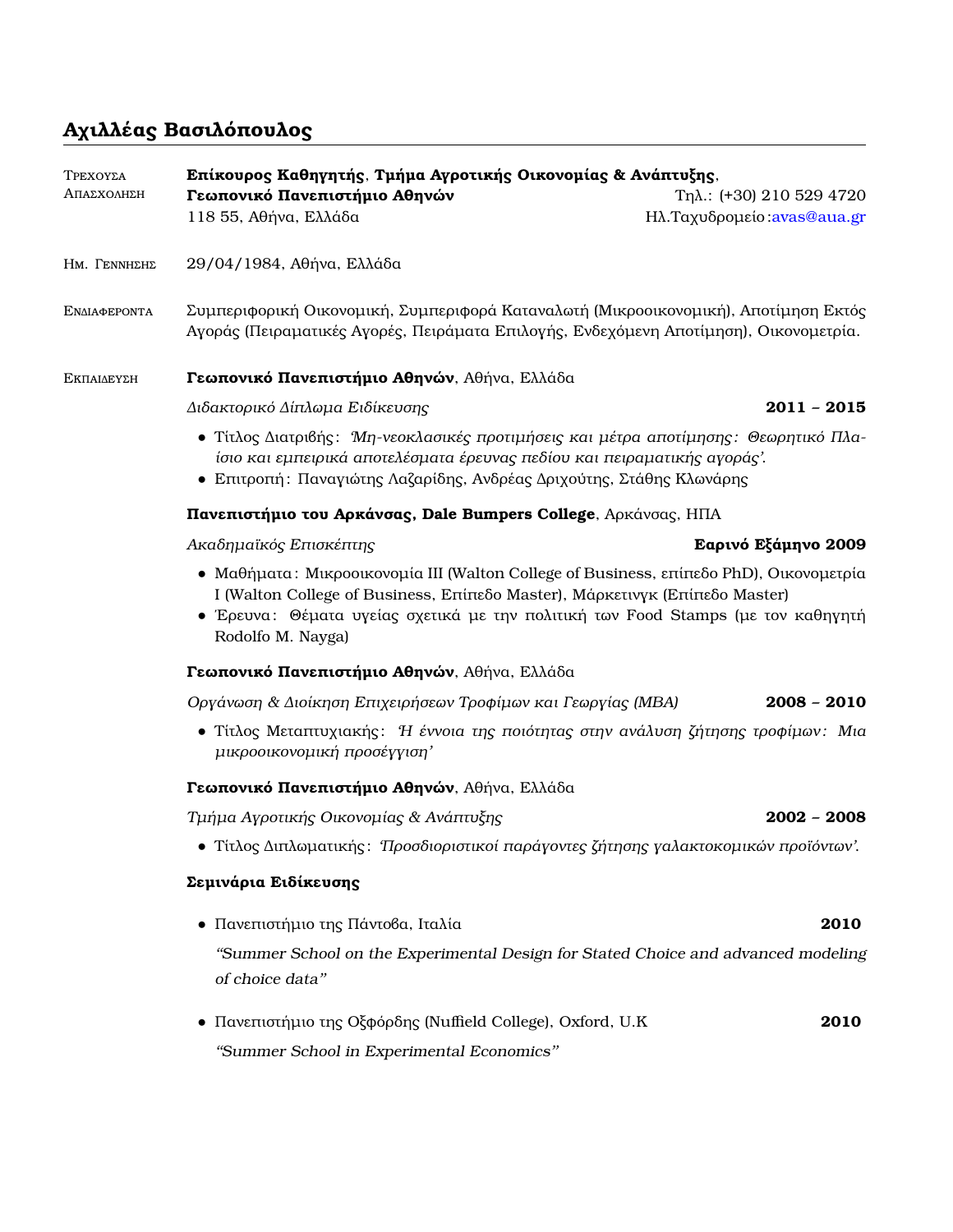∆ηµοσιευσεις & Εγγραφα Εργασιας Journal of Economics and Management Strategy, Volume 30, pp. 655 – 683 (with Dri-**Intertemporal stability of survey-based measures of risk and time preferences** (2021). choutis, A. C.)

> **Social innovation for developing sustainable solutions: a case of the Greek fisheries sector** (2021). Environmental Policy and Governance - forthcoming (with Secco L., Pisani E., Nijnik M., Marini-Govigli V., Koundouri P., Kafetzis A. Akinsete E.)

> **Can social innovation make a change in European and Mediterranean marginalized areas? Social innovation impact assessment in agriculture, fisheries, forestry, and rural development** (2021). Sustainability, Volume 13, issue 4, pp. 1823 (with Ravazzoli E., Dalla Torre C., Da Re R., Marini Govigli V., Secco L., Gorriz-Mifsud E., ... and Nijnik M.) ´

> **Reference Dependence, Expectations and Anchoring in the BDM Mechanism** (2021). Completed (with Drichoutis, A. C. and Nayga, R.M.)

> **Social desirability and the WTP–WTA disparity in common goods** (2019). Environment, Development and Sustainability, Volume 22, issue 7, pp. 6425-6444 (with Avgeraki N. and Klonaris S.)

> **Does the supplemental nutrition assistance program really increase obesity? The importance of accounting for misclassification errors** (2018). Journal of Applied Statistics, Volume 45, Issue 12, pages 2269-2278 (with Drichoutis A.C., Nayga R.M. and Lazaridis P.)

> **Consumer preferences for fair labour certification** (2017). European Review of Agricultural Economics, Volume 44, Issue 3, pages 455-474 (with Drichoutis, A.C., Lusk, J.L. and Nayga, R.M., Jr.)

> **Determinants of transitions in artificially discrete states Markov chains using microdata** (2016). Economics Letters, Volume 146, pages 17-20 (with Klonaris S.)

> **Inequalities in energy-balance related behaviours and family environmental determinants in European children: Changes and sustainability within the EPHE evaluation study** (2016). International Journal for Equity in Health, Volume 15:160 (with Mantziki K., Renders C-M., Gregório J. M., Graça P., De Henauw S., Visscher T., Hanjiev S., Radulian G., Borys J-M., Du Plessis H. and Seidell J.)

> **Inequities in energy-balance related behaviours and family environmental determinants in European children: baseline results of the prospective EPHE evaluation study** (2015). BMC Public Health, Volume 15, page 1203 (with Mantziki, K., Radulian G., Borys J-M., Du Plessis H., Gregório M., Graça P., De Henauw S., Handjiev S., Visscher T. and Seidell J.)

**Promoting Health Equity in European Children: Design and Methodology of the Prospective EPHE (Epode for the Promotion of Health Equity) Evaluation Study** (2014). BMC Public Health, Volume 14, Issue 1, page 330 (with Mantziki, K., Radulian G., Borys J-M., Du Plessis H., Gregório M., Graça P., De Henauw S., Handjiev S., Visscher T. and Seidell J.)

**Welfare Effects of Food Miles Labels** (2013). Journal of Consumer Affairs, Volume 47, Issue 2, pages 311-327 (with Caputo V., Nayga R.M., Canavari M.)

**Modeling quality demand with data from Household Budget Surveys: An application to meat and fish products in Greece** (2012). Economic Modelling, Volume 29, Issue 6, Pages 2744-2750 (with Klonaris S., Drichoutis A.C. and Lazaridis P.)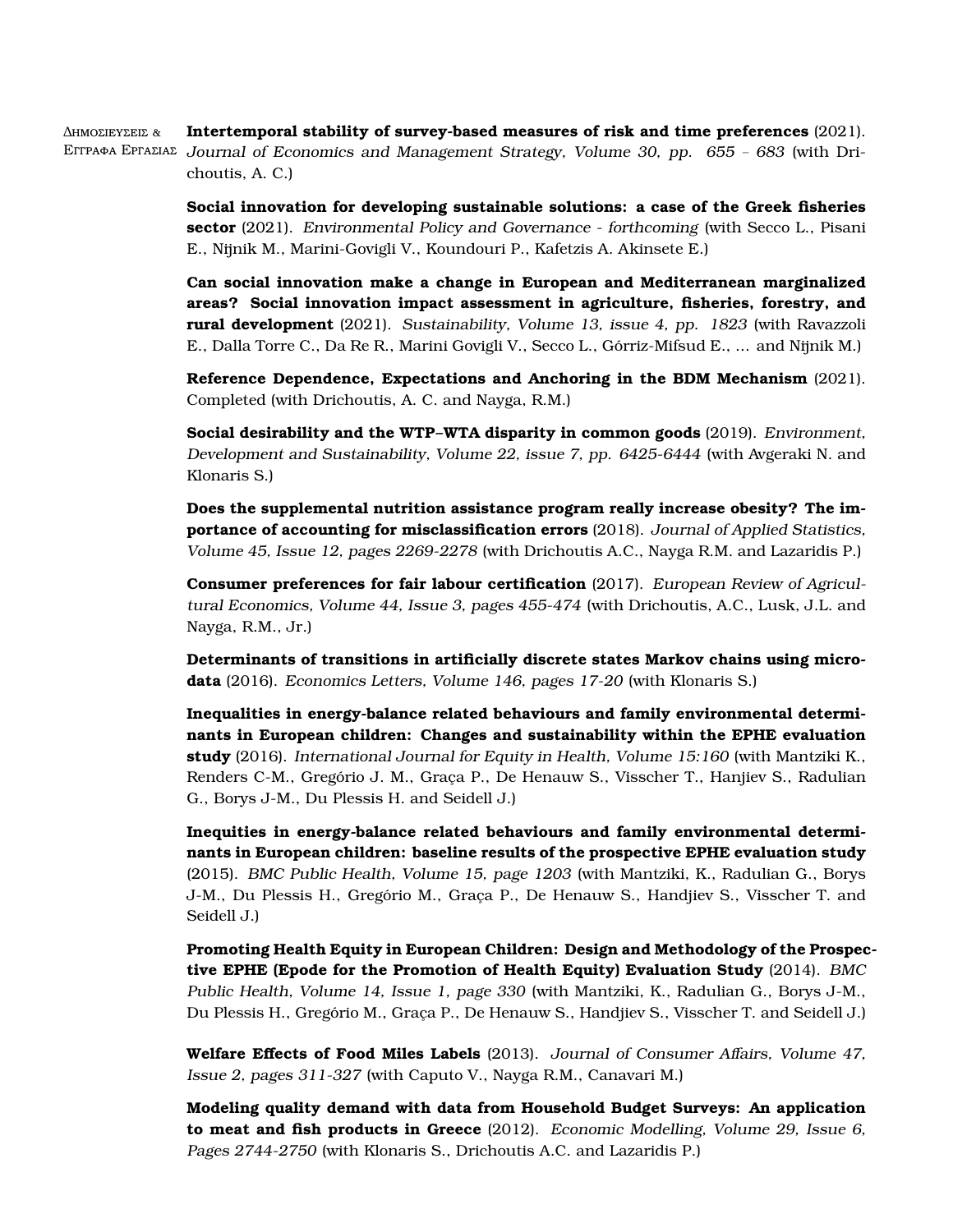Κεφαλαια ΣΕ Βιβλια & ΣΥΛΛΟΓΙΚΟΥΣ ΤοΜΟΥΣ **Monetary and Non-monetary Valuation of Cultural Ecosystem Services in Marine Protected Areas** (2021). In Koundouri P. (Eds.), The Ocean of Tomorrow, Springer International Publishing (with Stergiopoulou L. and Koundouri P.)

> **The Behavioral Perspective in the Climate Change Issue - Experiments for pro- environmental choices** (2021). In Mazzoli C. (Eds.), The Behavioral Perspective in the Climate Change Issue, LAP Lambert Academic Publishing (with Papadaki L. and Koundouri P.)

> **Layout of the Empirical Analysis - Choice Experiment** (2021).In Mazzoli C. (Eds.), The Behavioral Perspective in the Climate Change Issue, LAP Lambert Academic Publishing (with Papadaki L. and Koundouri P.)

> **Results of the Experimental Activity - Risk and Time Preferences** (2021).In Mazzoli C. (Eds.), The Behavioral Perspective in the Climate Change Issue, LAP Lambert Academic Publishing (with Papadaki L. and Koundouri P.)

> **Valuation of Marine Ecosystems** (2017). In Begum A., Biller B., Whitehead J. (Eds.), Oxford Encyclopedia of Environmental Economics, Oxford University Press (with Koundouri P.)

Συνεδρια **Chairman of session** ''Supporting Sustainable Development Goals Implementation using research", Protection and Restoration of the Environment XIV, July 2018, Athens, Greece.

> **Vassilopoulos A.** ''Technological Bridges between research and practice: OpenAIRE SDSN-Greece dashboard and Climate Innovation Window platform", Protection and Restoration of the Environment XIV, July 2018, Thessaloniki, Greece

> **Chairman of session** "Valuing Environmental Costs and Benefits", EAERE 2017 - 23<sup>rd</sup> Annual Conference of the European Association of Environmental and Resource Economists, July 2017, Athens, Greece.

> **Vassilopoulos A., Avgeraki N.. and Klonaris S.**, ''Resolving the Smog around the WTA-WTP dispartiy: A case study from Greece", EAERE 2017 - 23<sup>rd</sup> Annual Conference of the European Association of Environmental and Resource Economists, July 2017, Athens, Greece.

> Vassilopoulos A., "Sustainable consumption patterns", Workshop on "The implementation of sustainable development goals in local government'', organized by the Development Company OTA, ANATOLIKI SA in cooperation with the Municipality of Thessaloniki, 17 October 2016, Thessaloniki, Greece.

> **Member of roundtable** on the topic "Sustainable development goals and the Greek context" with S. Famellos (Member of Greek parliament), N. Mitarakis (Member of Greek parliament), E. Ioannidis (Mayor of Kozani) and A. Pappas (Vice Mayor of Thessaloniki), Workshop on ''The implementation of sustainable development goals in Local Government'', organized by the Development Company OTA, ANATOLIKI SA in cooperation with the Municipality of Thessaloniki, 17 October 2016, Thessaloniki, Greece.

> **Chairman of session** ''Sustainable development in a changing world", International Workshop on ''Analytical tools to evaluate the impact of public policies on Sustainable Development Goals'', organized by the Fondazione Eni Enrico Mattei, September 2016, Milan, Italy.

> **Vassilopoulos A., Drichoutis A.C. and Nayga R.M.** , ''Expectations, anchoring, salience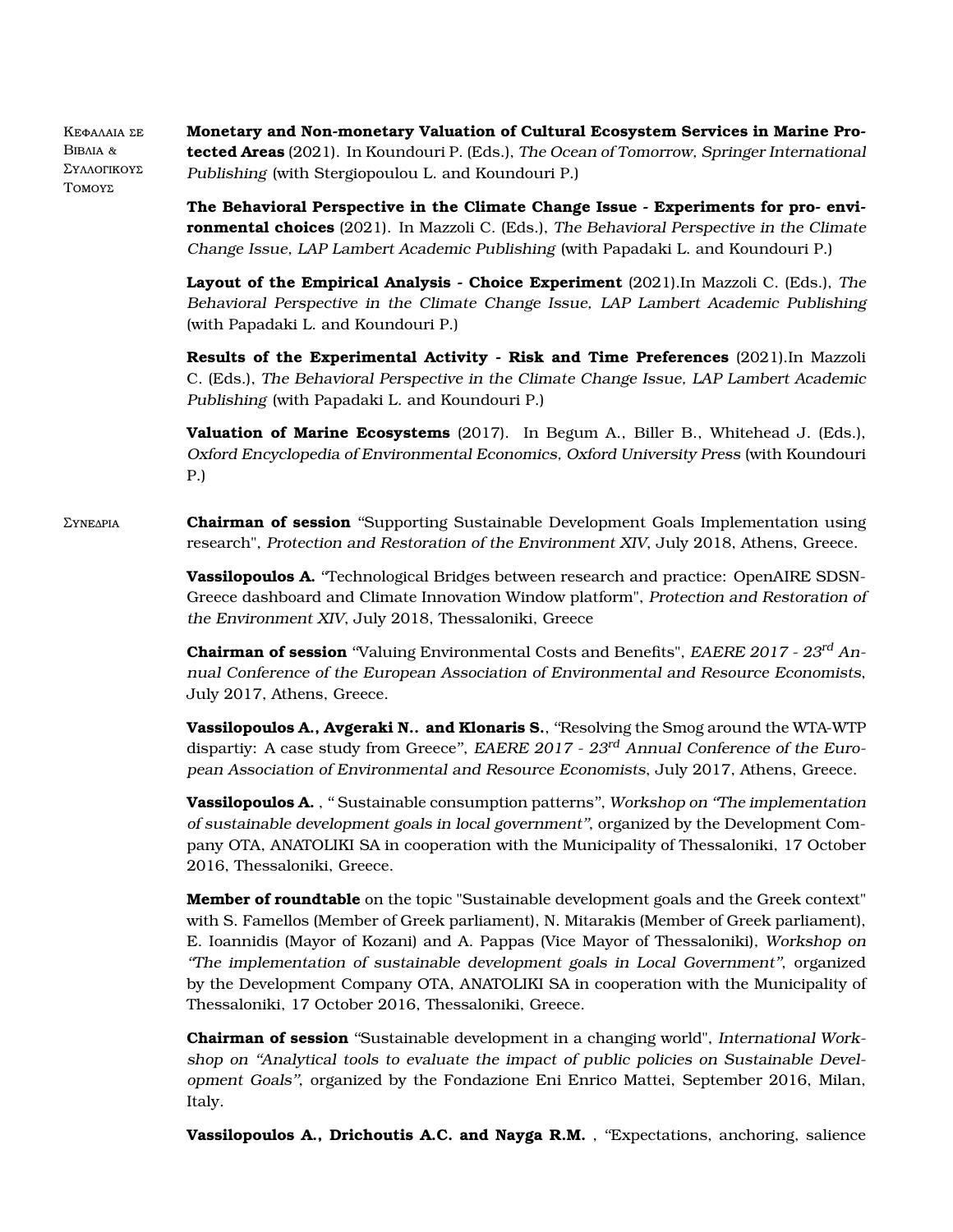and the No-Loss-In-Buying hypothesis in non-market valuation: A test using the BDM mechanism'', 1st Athens meeting of Behavioral Economics and Experimental Social Sciences (ABEESS), May 2016, Athens, Greece.

**Vassilopoulos A., Drichoutis A.C., Nayga R.M. and Lazaridis P.** , ''Does the Food Stamp Program Really Increase Obesity? The Importance of Accounting for Misclassification Errors'', 71st International Atlantic Economic Conference, March 2011, Athens, Greece.

**Caputo V., Vassilopoulos A., Nayga R.M., Canavari M.** , ''Welfare Effects of Food Miles Labels'', 120th EAAE Seminar, September 2010, Chania, Greece.

**Vassilopoulos A., Drichoutis A.C., Nayga R.M. and Lazaridis P.** , ''Food Stamps and Obesity : Matching estimators and their sensitivity'', International Meeting of Applied Economics and Finance, June 2010, Ioannina, Greece.

**Vassilopoulos A., Klonaris S., Drichoutis A.C. and Lazaridis P.** , ''Quality demand for meat and fish products: A microeconometric analysis'', International Conference on Applied Business Research, September 2009, Valleta, Malta.

#### Ερευνητικη **Τρέχοντα & Προηγούµενα ΄Εργα (Απο το 2009):**

Εµπειρια

## **H2020 Project**: ''Multi-agent Agri-food living labs for new supply chain Mediterranean systems. Towards more sustainable and competitive farming addressing consumers' preferences and market changes (acronym: LAB4SUPPLY)''. <https://mel.cgiar.org/projects/1561>

**H2020 Project**: ''Boosting Excellence in Experimental Research for Agri-Food Economics and Management (acronym: AgriFoodBoost)''. <https://agrifoodboost.agr.hr/>

**H2020 Project**: ''OpenAIRE - CONNECTing scientific results in support of Open Science (acronym: OpenAIRE - CONNECT)''. <http://www.icre8.eu/openaire-connect-h2020>

**H2020 Project**: ''Social Innovations in Marginalized Rural Areas (acronym: SIMRA)''. <http://www.simra-h2020.eu>

**H2020 Project**: ''BRIdging the GAp for Innovations in Disaster resilience (acronym: BRIGAID)''. <http://brigaid.eu>

**Interreg MED Project**: ''Actions for Marine Protected Areas (acronym: AMARe)'' <https://amare.interreg-med.eu/>

**CLIMATE-KIC Project**: ''Circular Learning Hub (CL-hub): A learning hub for the engagement and ecosystem transition towards circular thinking'' [https://www.athenarc.gr/en/circular-learning-hub](https://www.athenarc.gr/en/circular-learning-hub-cl-hub-learning-hub-engagement-and-ecosystem-transition-towards-circular)

**H2020 Project**: "Portable photonic miniaturised smart system for on-the-spot food quality sensing (acronym: PhasmaFOOD)''. <http://cordis.europa.eu/project/rcn/206194>

**FP7 Project** : ''EPODE for the Promotion of Health Equity (acronym: EPHE)''. <http://www.epheproject.com>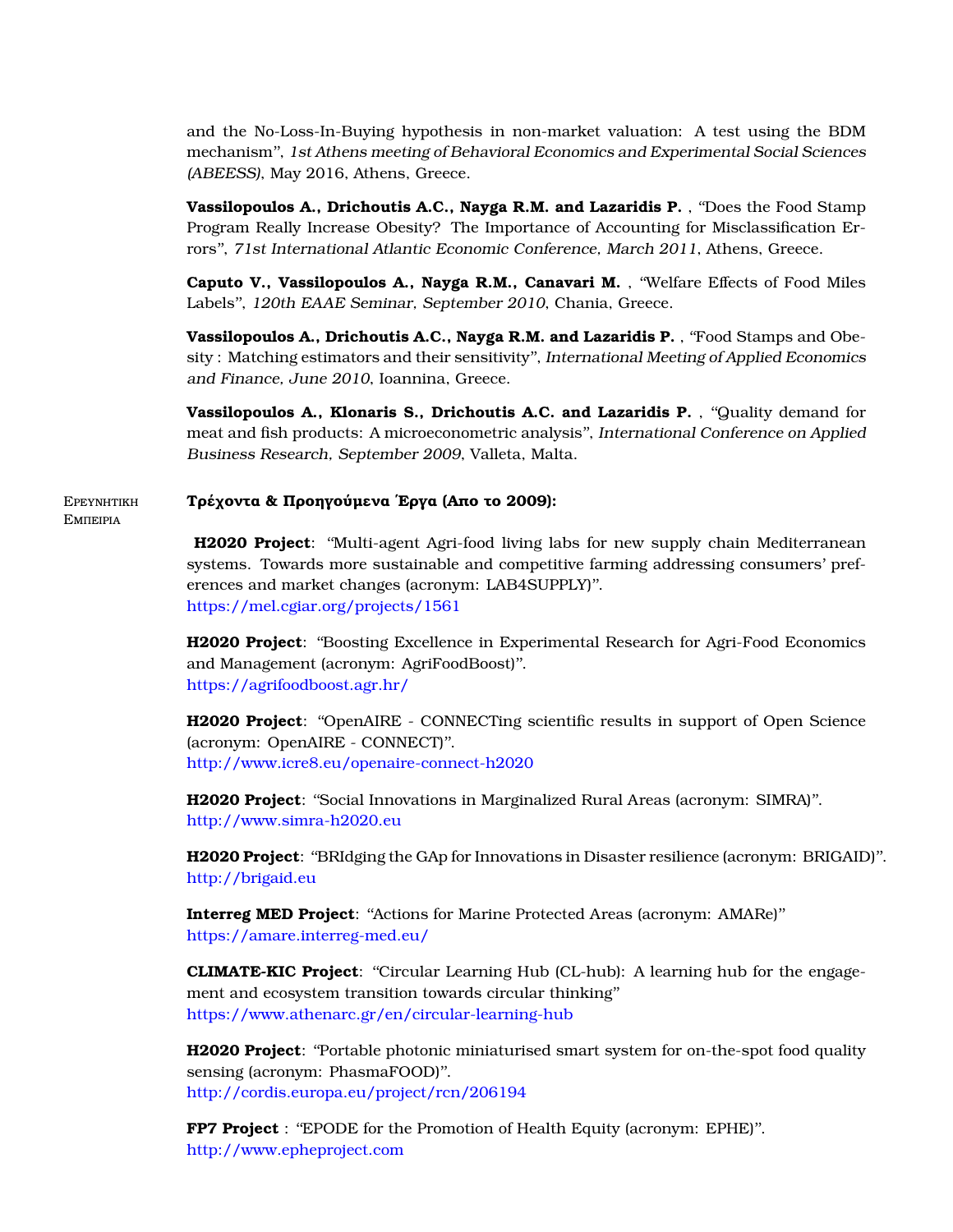**Project Funded by the E.U. and by national funds**: Innovation and Entrepreneurship Unit (IEU).

<http://www.techtransfer.aua.gr/>

**John S. Latsis Public Benefit Foundation**: "Consumers' willingness to pay for agricultural products certified to ensure fair working conditions'' [http://www.latsis-foundation.org/](http://www.latsis-foundation.org/eng/education-science-culture/science/grants/scientific-projects/2014/consumers-willingness-to-pay-for-agricultural-products-certified-to-ensure-fair-working-conditions-)

**Food and Agriculture Organization of the United Nations**: ''Smallholders in transition''.

**LIFE project**: ''Innovative precision technologies for optimized irrigation and integrated crop management in a water-limited agrosystem, (LIFE08 ENV/GR/0000570)'' <http://www.hydrosense.org>

**FP7 project**: "Partnership, healthy eating and innovative governance as tools to counteract obesity and overweight (acronym: Obesity Governance)'' <http://www.sifo.no/obesity-governance>

**FP6 project**: ''Increasing fruit consumption through a trans-disciplinary approach delivering high quality produce from environmentally friendly, sustainable production methods (acronym: ISAFRUIT)''

<http://www.isafruit.org>

#### ∆ιδακτικη ΕΜΠΕΙΡΙΑ **Πανεπιστήµιο Ιωαννίνων**, Ιωάννινα, Ελλάδα **2018 – 2022**

- Επίκουρος Καθηγητής, Τµήµα Οικονοµικών Επιστηµών
	- Συµπεριφορική Οικονοµική
	- Μικροοικονοµική Θεωρία Ι
	- Μικροοικονοµική Θεωρία ΙΙ
	- ∆ηµόσια Οικονοµική
	- Μικροοικονοµική Θεωρία (MSc Οικονοµική Θεωρία και Πολιτική)
	- Θεωρία Καταναλωτή (MSc Οικονοµική Θεωρία και Πολιτική)
	- Topics in Consumer Behavior (Erasmus)
	- Public Finance (Erasmus)

**Μεταπτυχιακό πρόγραµµα Επιχειρηµατική Οικονοµική µε Αναλυτικές Μεθόδους, Οικονοµικό Πανεπιστήµιο Αθηνών**, Αθήνα, Ελλάδα **2021 – Σήµερα**

Επισκέπτης Καθηγητής

Εφαρµογές Αναλυτικών Μεθόδων στην Επιχειρηµατική Οικονοµική & Στρατηγική (Μικροοικονοµική)

**Μεταπτυχιακό πρόγραµµα Οργάνωσης & ∆ιοίκησης Επιχειρήσεων Τροφίµων & Γεωργίας, Γεωπονικό Πανεπιστήµιο Αθηνών**, Αθήνα, Ελλάδα **2016 – Σήµερα** Επισκέπτης Καθηγητής Συµπεριφορικό Μάρκετινγκ

**Πανεπιστήµιο Ιωαννίνων**, Ιωάννινα, Ελλάδα **2018** 4th Summer School in Advanced Economics, Syros, Greece: Econometric Methods to Esti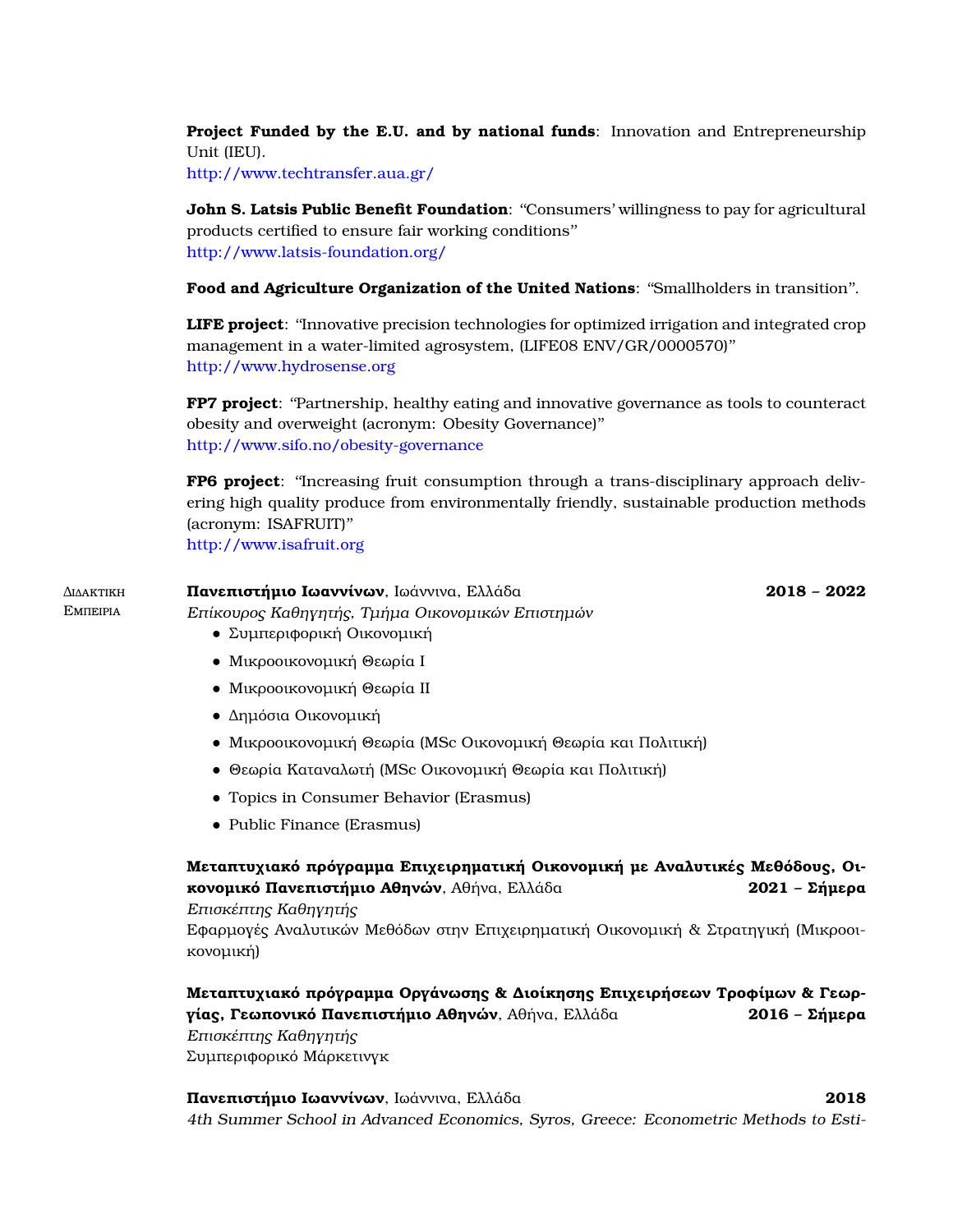mate Causal Effects Ενότητα : Applications in Stata

## **Γεωπονικό Πανεπιστήµιο Αθηνών**, Αθήνα, Ελλάδα **2018**

Επίκουρος Καθηγητής (Π.∆. 407/80), Τµήµα Αγροτικής Οικονοµίας & Ανάπτυξης Μικροοικονοµική Θεωρία ΙΙ (Εαρινό Εξάµηνο)

## **Ερευνητικό κέντρο ¨Αθηνά¨**, Αθήνα, Ελλάδα **2018**

Εκπαιδευτικό Σεµινάριο CLOBAQUA: Economics of Sustainable Water Management in accordance to the Water Framework Directive (WFD), the Millennium Ecosystems Assessment (MEA) and Sustainable Development Goals of the UN Agenda 2030 Ενότητα : Non-market valuation methods: Contingent Valuation, Choice Experiments & Experimental Economics

## **Γεωπονικό Πανεπιστήµιο Αθηνών**, Αθήνα, Ελλάδα **2016 – 2018** Τµήµα Αγροτικής Οικονοµίας & Ανάπτυξης Στρατηγικός Σχεδιασµός Επιχειρήσεων (Χειµερινό Εξάµηνο)

Πρόγραµµα συγχρηµατοδοτούµενο από εθνικούς πόρους και την ΕΕ : 'Απόκτηση Ακαδηµαϊκής ∆ιδακτικής Εµπειρίας σε Νέους Επιστήµονες Κατόχους ∆ιδακτορικού'.

#### **Γεωπονικό Πανεπιστήµιο Αθηνών**, Αθήνα, Ελλάδα **2016**

Τµήµα Αγροτικής Οικονοµίας & Ανάπτυξης

Μικροοικονοµική Ανάλυση ΙΙ (Εαρινό Εξάµηνο)

Πρόγραµµα συγχρηµατοδοτούµενο από εθνικούς πόρους και την ΕΕ : 'Απόκτηση Ακαδηµαϊκής ∆ιδακτικής Εµπειρίας σε Νέους Επιστήµονες Κατόχους ∆ιδακτορικού'.

#### Εκδοσεις και **Συνεργαζόµενος Συντάκτης (Associate Editor)**, Q Open, 2020-Σήµερα

**Κριτής Επιστηµονικών Περιοδικών**, 2010-Σήµερα :

- Economic Modelling
- American Journal of Agricultural Economics (AJAE)
- European Review of Agricultural Economics (ERAE)
- Food Policy
- Q-Open
- Agribusiness : An International Journal
- Public Health Nutrition
- Research Topics in Agricultural and Applied Economics (e-book)
- Agricultural Economics Review
- British Food Journal
- Review of Agricultural, Food and Environmental Studies
- Ocean and Coastal Management

ΚριτhΣ ΣΕ ΕΠΙΣΤΗΜΟΝΙΚΑ περιοδικα

- ∆ιακρισεις Κοινωφελές ΄Ιδρυµα Ιωάννη Σ. Λάτση **2014** Χρηµατοδότηση έρευνας 'Προθυµία πληρωµής των καταναλωτών για αγροτικά προϊόντα διαπιστευµένα ότι διασφαλίζουν δίκαιες συνθήκες εργασίας'
	- Οργάνωση & ∆ιοίκηση Επιχειρήσεων Τροφίµων και Γεωργίας, ΓΠΑ **2010** Υψηλότερος ϐαθµός πτυχίου (9.19/10) µεταξύ συµφοιτητών
	- Τµήµα Αγροτικής Οικονοµίας & Ανάπτυξης, ΓΠΑ **2008** Υψηλότερος ϐαθµός πτυχίου (7.45/10) µεταξύ συµφοιτητών έτους εισαγωγής αλλά και